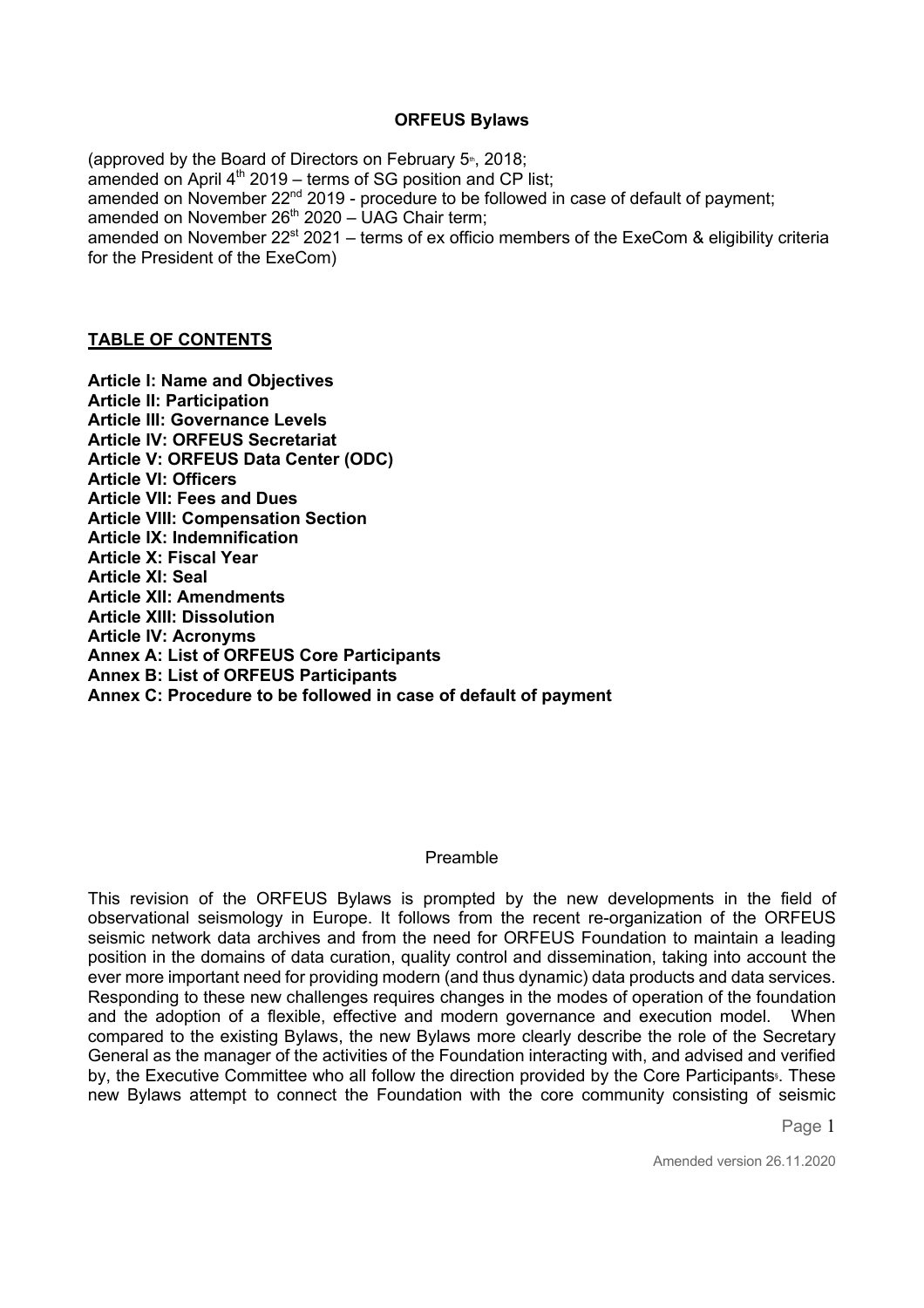network operators and scientific users. To this purpose the Board of Participants (foreseen in the Statutes) and the User Advisory Group are established, both providing feedback and advise on the initiatives the Foundation is expected to undertake.

### **Article I Name and Objectives**

*Section 1. Name.* The name of the Foundation is OBSERVATORIES AND RESEARCH FACILITIES FOR EUROPEAN SEISMOLOGY – with ORFEUS as official abbreviation. It shall be indifferently referred to as "the Foundation", "the Organization" or "ORFEUS" in the following.

*Section 2. Legal Entity.* The Foundation is a non-taxable and non-profit inter-European society currently registered in The Netherlands. Disputes shall be solved according to the Laws of the country in which the Foundation is registered. The ORFEUS Bylaws regulate the ORFEUS Statutes. The Statutes shall be referred to for any aspects which are not explicitly regulated in the present Bylaws.

*Section 3. Objectives.* The objective of ORFEUS is to promote seismology in Europe through the collection, archival and distribution of digital seismic waveform data, metadata and derived products. In particular, ORFEUS aims to:

- Develop and coordinate waveform data products, as prioritised by ORFEUS scientific users and endorsed by the Board of Directors (BoD).
- Coordinate a European data distribution system, which includes the ODC (ORFEUS Data Center), and provide support for seismic networks in archiving and exchanging digital seismic waveform data.
- Promote best practice for seismic network operation, data quality control and data management across Europe.
- Drive large-scale collaborative projects within the European observational seismological community.
- Cooperate with international societies and organizations on the global coordination of matters concerning waveform seismology, with specific focus on developing standards and interoperability.
- Facilitate access to seismic waveform data, products and services to the broader Earth science community, in a manner interoperable with the European Plate Observing System (EPOS).

*Section 4. Infrastructure and Staff.* The ORFEUS Foundation maintains the ORFEUS Data Center (ODC). The ODC is operated in the country of registration of ORFEUS. The ORFEUS staff consists of a.) Secretariat, which includes the Secretary General (SG) and her/his assistant(s), b.) the Director of the ODC and c.) the ORFEUS Treasurer. The Secretariat does not necessarily reside in the country of registration of ORFEUS.

### **Article II Participation**

Participation to the ORFEUS Foundation includes:

a. Core Participants;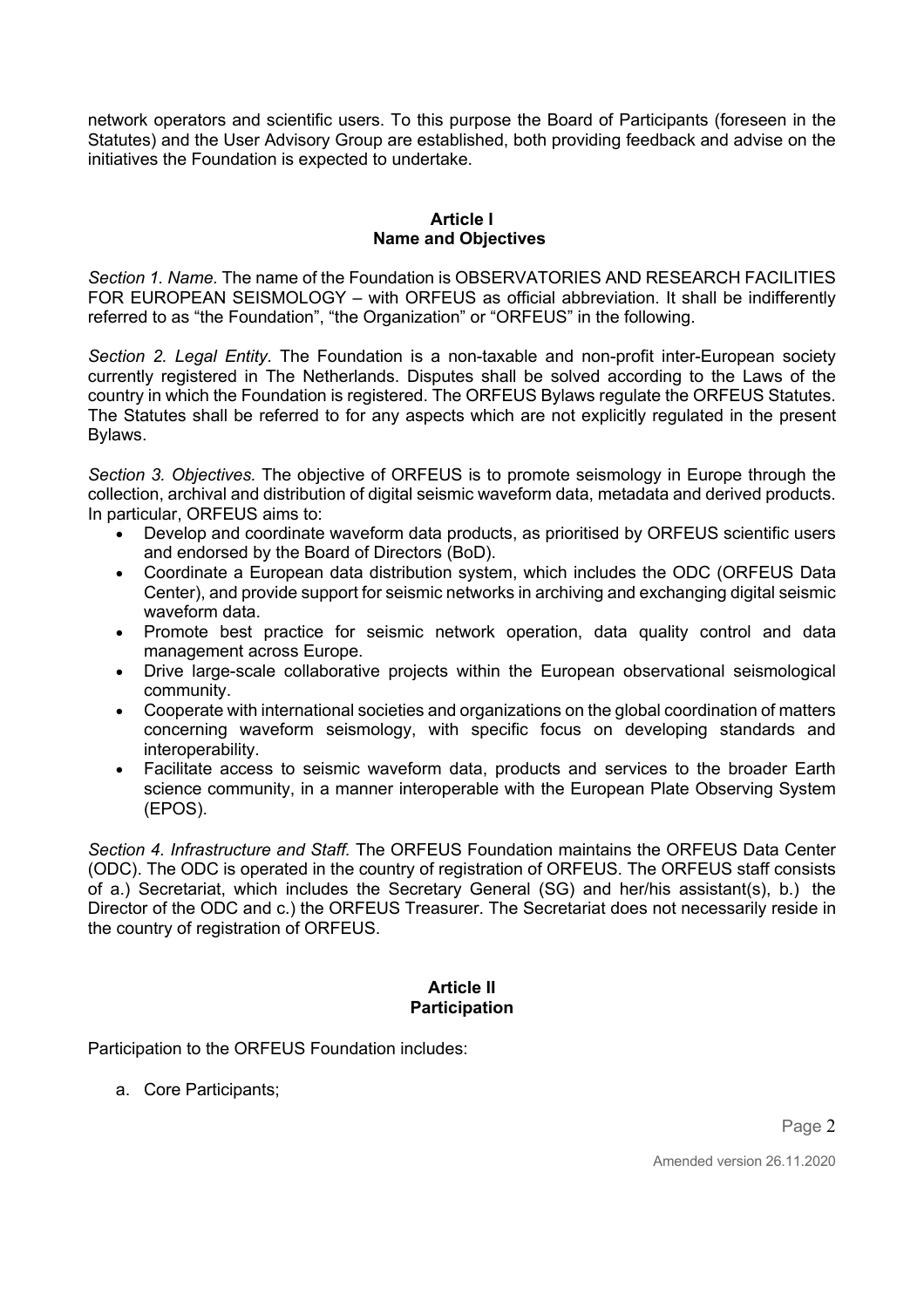- b. Participants; and
- c. Participants by right.

*Section 1. Core Participants.* Educational, governmental and semi-governmental institutions are eligible to become Core Participants of ORFEUS. Each Core Participant appoints one representative to the BoD. Core Participants have the duty to pay a fee whose value is decided by the BoD. The institutions in Appendix A are the current Core Participants of ORFEUS.

*Section 2. Participants.* Educational, governmental and semi-governmental institutions are eligible to become Participants of ORFEUS. Participants have the right to attend ORFEUS plenary meetings and workshops. Plenary meetings are meant to present ORFEUS activities and collect feedback from the participants. ORFEUS workshops target specific topics and are meant to foster cooperation and facilitate coordination. Participants have the duty to pay a fee approved by the BoD. The institutions in Appendix B are the current Participants of ORFEUS.

*Section 3. Participants by Right.* The European-Mediterranean Seismological Centre (EMSC), the International Seismological Centre (ISC), and the European Seismological Commission (ESC) are Participants of ORFEUS by Right and can send a representative to the BoD in a non-voting capacity. Additional Participants by Right can be selected by the BoD at their discretion.

*Section 4. Initiation of the participation.* Institutions that wish to become Core Participants or Participants of ORFEUS present a written application to the BoD. Successful applications for Core Participants must be approved by a majority of two thirds of the BoD.

*Section 5. Termination of the participation.* Participations may be terminated either by ORFEUS or by a participant. Any participant may resign at any time by giving written notice to the Chair of the BoD. The resignation takes effect at the time of receipt of notice, or at any later time specified therein. Any resigning participants shall remain liable for any unpaid portion of participation fees and any other participation fees, assessments or charges levied by the BoD before the giving of such notice. In case Core Participants fail to fulfill their duties, ORFEUS may decide to terminate their participation. Such decision is made by a voting majority of two thirds of the BoD.

### **Article III Governance Levels**

The structure of the Foundation shall comprise of:

- Board of Directors (BoD)
- Executive Committee (ExeCom)
- Secretary General (SG)
- Service Management Committees (SMCs) and User Advisory Groups (UAGs)
- Infrastructure Development Group (IDG)
- Board of Participants (BoP)
- ORFEUS Data Centre (ODC)

# **1. Decision level: Board of Directors (BoD)**

*The Board of Directors (BoD) is the governing body of the ORFEUS Foundation and shall take the necessary decisions related to the Foundation, its objectives and activities.*

Page 3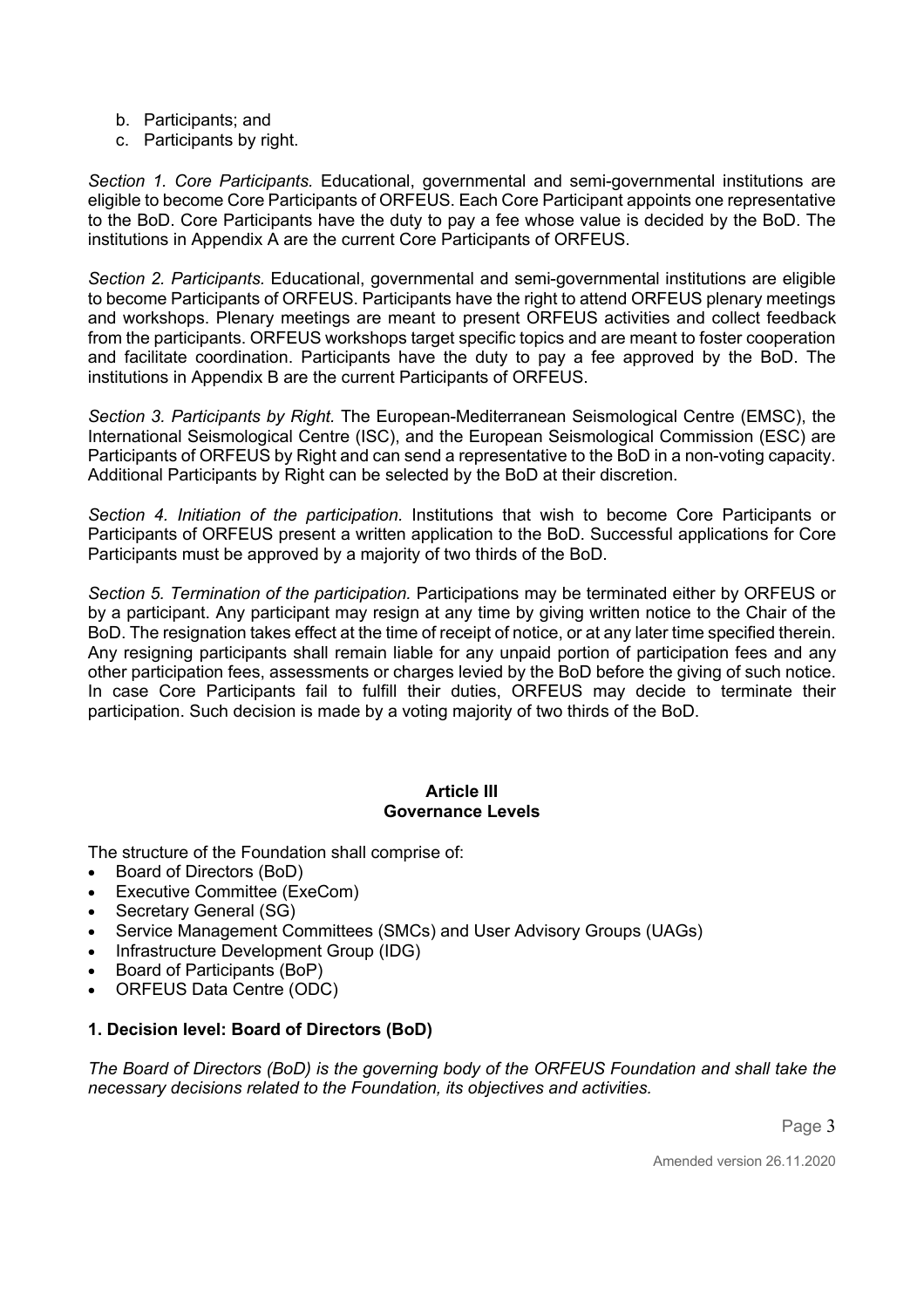*Section 1. Powers of the BoD.* The affairs of ORFEUS shall be supervised under the authority of the Core Participants through the Board of Directors (BoD). To this end and without limitation of the foregoing or of its powers expressly conferred by these Bylaws, the BoD shall have power to:

- Authorize strategy on behalf of the Organization;
- Make rules or regulations for its management;
- Create and discharge additional offices or special committees;
- Select, employ or remove such of its officers, agents or employees;
- Approve and terminate core participation and set participation fees;
- Fill vacancies and approve participant rotation in ORFEUS committees;
- Select the Secretary General:
- Review every 4 years and select, when needed, the Secretariat;
- Approve the annual reports of activities and work programme propositions;
- Approve the annual financial report;
- Approve the provisional budget:
- Approve contracts with other organisations.

*Section 2. Composition of the BoD.* The BoD shall be composed of one authorized representative from each Core Participant.

*Section 3. Chair of the BoD*. The Chair of the BoD shall, when present, preside at all meetings of the BoD and shall perform such other duties and exercise such other powers as shall from time to time be assigned by the BoD. The term of the chair lasts 4 years, with a single re-election possible.

*Section 4. Vice Chair of the BoD*. The Vice Chair of the BoD shall preside, in the absence of the Chair, at all meetings of the BoD and shall perform such other duties and exercise such other powers as shall be assigned by the BoD. The term of the Vice Chair lasts 4 years, with a single re-election possible.

*Section 5. Term of Office*. The term of a participant of the BoD is at the discretion of the relevant Core Participant. A participant of the BoD may be replaced at any time by written notice to the Chair of the BoD. Such replacement shall take effect at the time of receipt of notice, or at any later time specified therein.

*Section 6. Resignation.* Any participant of the BoD may resign at any time by giving written notice to the Chair of the BoD. Such resignation shall take effect at the time of receipt of the notice, or at any later time specified therein.

*Section 7. Meetings and Voting*. The BoD meets at least once a year. BoD meetings are led by the Chair of the BoD (or in his/her absence by the vice-chair) and organised by the SG. Both the SG and the President of the ExeCom attend the BoD meetings, in a non-voting capacity. BoD decisions are taken by a simple majority of the participants present unless otherwise specified. E-mail voting is allowed. A quorum is reached with two thirds (⅔) of the BoD voting members.

Proxies for any participant of the BoD for any meeting of the BoD can be nominated by written notice by the said participant to the Chair of the BoD. The Chair of the BoD, the President of the ExeCom and the SG may invite other participants to meetings of the BoD, who will attend in a non-voting capacity.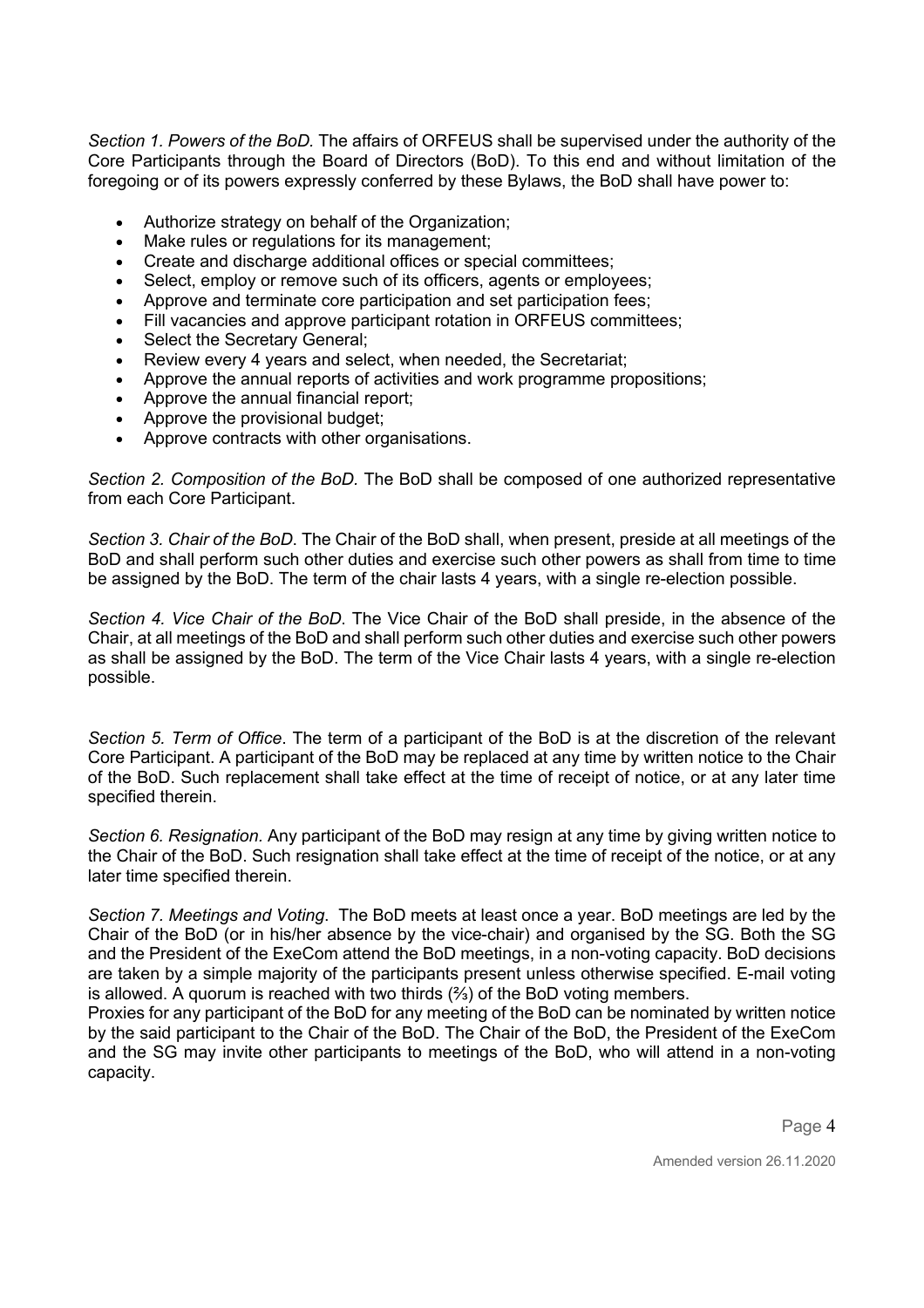With the exception of meetings to be held in person, decisions of the BoD may also be taken by means of email (pursuant to the conditions and timeline specified in advance to all participants by the Chair) or of a document to be circulated by the Chair and signed by the participants.

Participants may attend meetings by means of video-conference, telecommunication or e-rooms that guarantee the participants' identities and their continued effective contribution during the entire meeting.

## **2. Execution level: ExeCom of the Board (Executive Committee)**

*Section 1. Executive Committee of the Board (ExeCom).* The Executive Committee (ExeCom) is the executive body of the ORFEUS Organization and shall report to and be accountable to the Board of Directors. The ExeCom shall ensure the proper execution and implementation of the decisions of the BoD and shall monitor the effective and efficient implementation of the Foundation's tasks and activities.

The ExeCom is in charge of establishing and modifying scientific working plans to ensure consistency, coherence and stability of the operation of the Foundation, including drafting proposals for the BoD. Furthermore the ExeCom shall supervise the Secretary General in the implementation of his/her tasks.

*Section 2. Composition.* The ExeCom is composed of at least two members designated by the BoD, and the Chairs of the Service Management Committees (SMCs, see level 3). Non-voting participants in the ExeCom are the Chair of the Infrastructure Development Group (IDG, see level 4), the Chair(s) of the User Advisory Group(s) (UAGs, see level 3) and the Director of the ORFEUS Data Center (ODC). The President of the ExeCom will be selected from, and elected by, the ExeCom voting participants and approved by the BoD. The SG organises and attends the meetings of the ExeCom in a non-voting capacity.

*Section 3. Duties of the ExeCom.* The ExeCom has an active role in defining the following matters, to be approved by BoD:

- a. provide strategic vision for ORFEUS considering UAG feedback;
- b. creation of new committees of ORFEUS;
- c. amendment or repeal of the Bylaws, or the adoption of new Bylaws;
- d. preparation of the guidelines for seismic network best practice, data and services, data policy and intellectual property rights;
- e. preparation and execution of contracts and MOUs;
- f. review of ORFEUS budget;
- g. steer activities of SMCs and ODC;
- h. propose the Treasurer.

*Section 4. President of the ExeCom*. The President of the ExeCom presides over the ExeCom. In the absence of the Chair or the Vice Chair of the BoD, the President of the Execom shall preside at meetings of the BoD. In addition, he or she supports the SG in representing ORFEUS to the scientific community and the wider public. In case of unavailability of the SG, the President of the ExeCom may temporarily act on his/her behalf.

*Section 5. Term of Office of the President of the ExeCom and of the BoD-designated ExeCom members.* The members of the ExeCom who are designated by the BoD serve terms of 4 years, renewable once. Appointment and renewal of terms are decided by the BoD. Once elected, the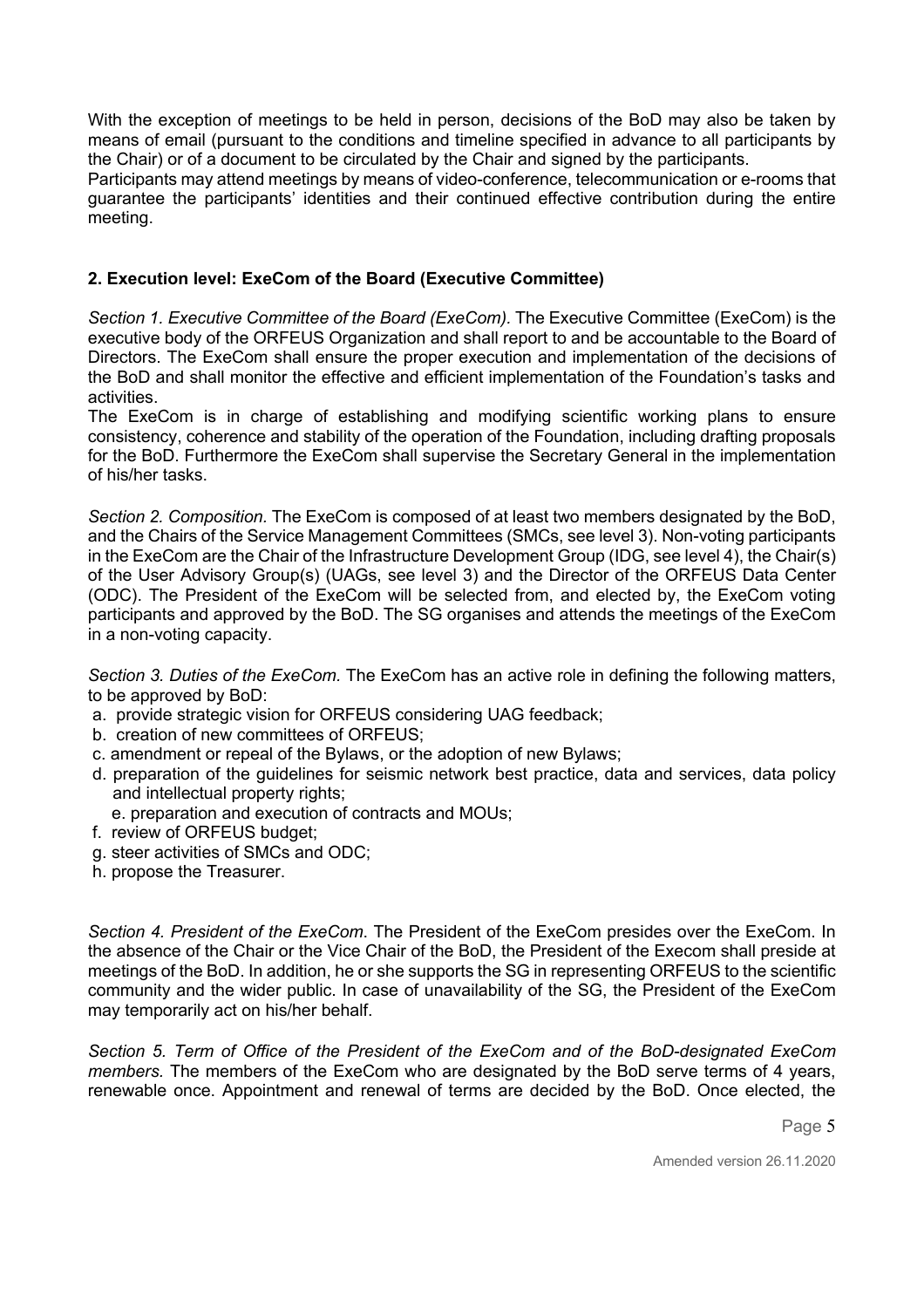President of the ExeCom has a new term of 4 years and may be re-elected once for another 4 year period. The mandates of BoD-designated ExeCom members are staggered in time. The BoD holds the right to prematurely replace the BoD-designated ExeCom members.

*Section 6. Term of Office of the Ex Officio members of the ExeCom.* If an existing BoD-designated member of the ExeCom is elected as SMC/IDG/UAG Chair, then the regular term as BoD-designated member is effectively intermitted, and restarts when the ex officio term is completed. However, the overall mandate in all roles within the ExeCom should be limited to a maximum of eight consecutive years.

*Section 7. Meetings and Voting*. The ExeCom meets at least once a year. ExeCom meetings are led by the President of the ExeCom and organised by the SG, who also attends the meeting. ExeCom decisions are taken by a simple majority (1/2) of the voting members present. The presence of a simple majority of its members shall constitute a quorum for the transaction of business. Virtual (e.g., teleconference) meetings are allowed and follow the same modality.

# **3. Secretary general (SG)**

*Section 1.* The SG is the legal representative of ORFEUS, and unless authority is given by the BoD to other officers or agents to do so, he or she shall execute all contracts and agreements on behalf of ORFEUS.

*Section 2.* The SG is selected through a public solicitation among the Core Participants and is appointed by the BoD.

*Section 3.* Tasks of the SG are:

- a. carry out the day-to-day management of ORFEUS with due diligence and in accordance with these Bylaws, the instructions and recommendations of ExeCom and the decisions of the BoD and the applicable law;
- b. ensure coordination across all governance levels;
- c. collaborate with the ExeCom;
- d. provide a yearly report to the BoD that includes finances, and plans for the following year;
- e. coordinate and grow the community involved in ORFEUS, in particular with regard to providing open access to waveform data and data services;
- f. maintain and develop institutional-level partnerships and encourage data sharing in coordination of ODC;
- g. organize ORFEUS annual plenary meetings and the ORFEUS Annual Workshop;
- h. actively solicit new partners and alliances;
- i. initiate and manage the ORFEUS component of large infrastructure projects related to ORFEUS activities;
- j. support the UAG Chair(s) to organise UAG meetings;
- k. represents ORFEUS to the scientific community and the wider public;
- l. presides the BoP.

### **4. Service Management and Advice level: Service Management Committees (SMCs) and User Advisory Groups (UAGs)**

Page 6

Amended version 26.11.2020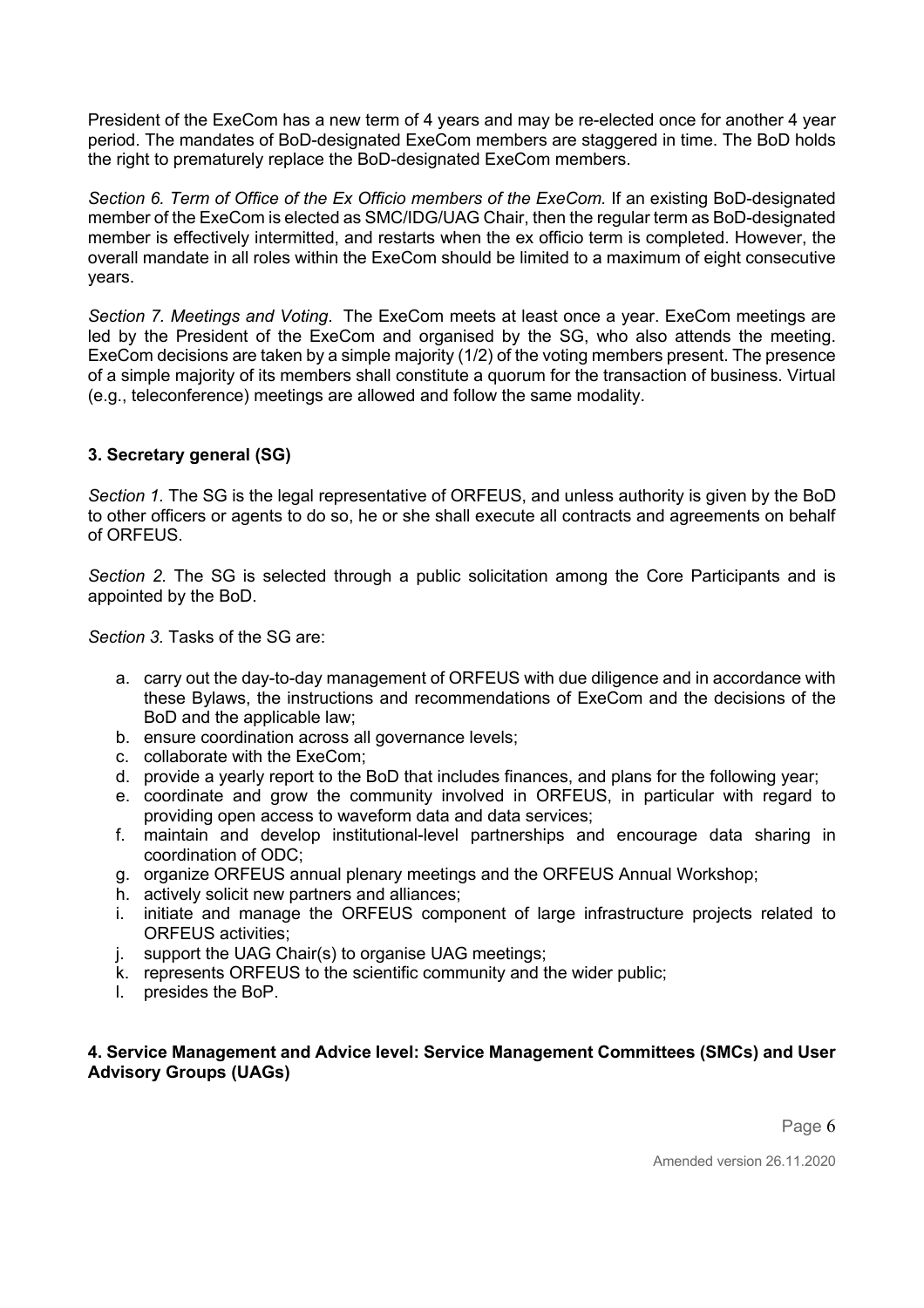*Section 1. Service Management Committees (SMCs).* A Service Management Committee (SMC) shall be established for each major scientific, educational or research program to which ORFEUS provides services. Initially, these SMCs include committees to manage: 1) a federated service for seismic waveforms, and 2) a service for strong motion event waveforms and related parameters. The BoD may approve the establishment of additional SMCs at its discretion. SMCs operate until they are discharged by the BoD. Each SMC is composed of at least four members, who elect a Chair. Each SMC should organise its own structure with a MoU or similar agreement between members. The internal SMC organisation must be approved by the ExeCom.

*Section 2. Powers of the SMCs*. Each SMC coordinates the service activities within the overall policy and strategy proposed by the ExeCom and approved by the BoD.

*Section 3. User Advisory Groups (UAGs).* The BoD shall establish at least one User Advisory Group (UAG) to serve as an experienced advisory body for the ExeCom. A UAG is composed of at least four external stakeholders with relevant scientific or technical competence. The members of UAGs are proposed by the ExeCom and appointed by the BoD. At least one member of each UAG should come from an organization that is not a Core Participant of ORFEUS. Each UAG meets once a year with the SG, the President of the ExeCom and with the Chairs of the relevant SMCs, and subsequently produces a yearly report with scientific and technical recommendations. The term for members of the UAG(s) is 2 years (preferably terms of members are staggered), with renewal possible; the UAG(s) elects a Chair among its members every two years.

*Section 4. Powers of the UAGs*. UAGs review practice and services and suggest improvements to the ExeCom on all matters related to the implementation of the services and products. They advise the ExeCom on the prioritisation of new tasks and services.

*Section 5. Chairs of the SMCs and UAGs*. The Chairs of the SMCs and UAGs shall preside all the meetings of their committees and perform other duties and exercise other powers as may be assigned by the ExeCom. SMCs Chairs are voting members of the ExeCom and UAG Chair(s) is(are) non-voting participants of the ExeCom.

### **5. Production level: Infrastructure Development Group (IDG)**

*Section 1. Infrastructure Development Groups (IDGs).* The ExeCom, following the advice of the SMCs, will propose to the BoD the establishment of one or more Infrastructure Development Groups (IDGs).

*Section 2. Powers of the IDG*. The IDG is responsible for the technical development and operational management of the distributed ORFEUS services and infrastructures, following the overall policy and strategy proposed by the ExeCom, approved by the BoD, and coordinated by the SMCs.

*Section 3. Membership.* An individual or institution may be member of an IDG, whether or not formally affiliated with ORFEUS. An IDG is composed of at least 4 members.

*Section 4. IDG Chair*. An IDG Chair is elected among all IDG members. The terms of the IDG Chair are 2 years, and must be approved by the ExeCom. The BoD is informed of the general membership of the IDGs. The IDG Chair is appointed as a non-voting participant of the ExeCom.

### *6. Board of Participants*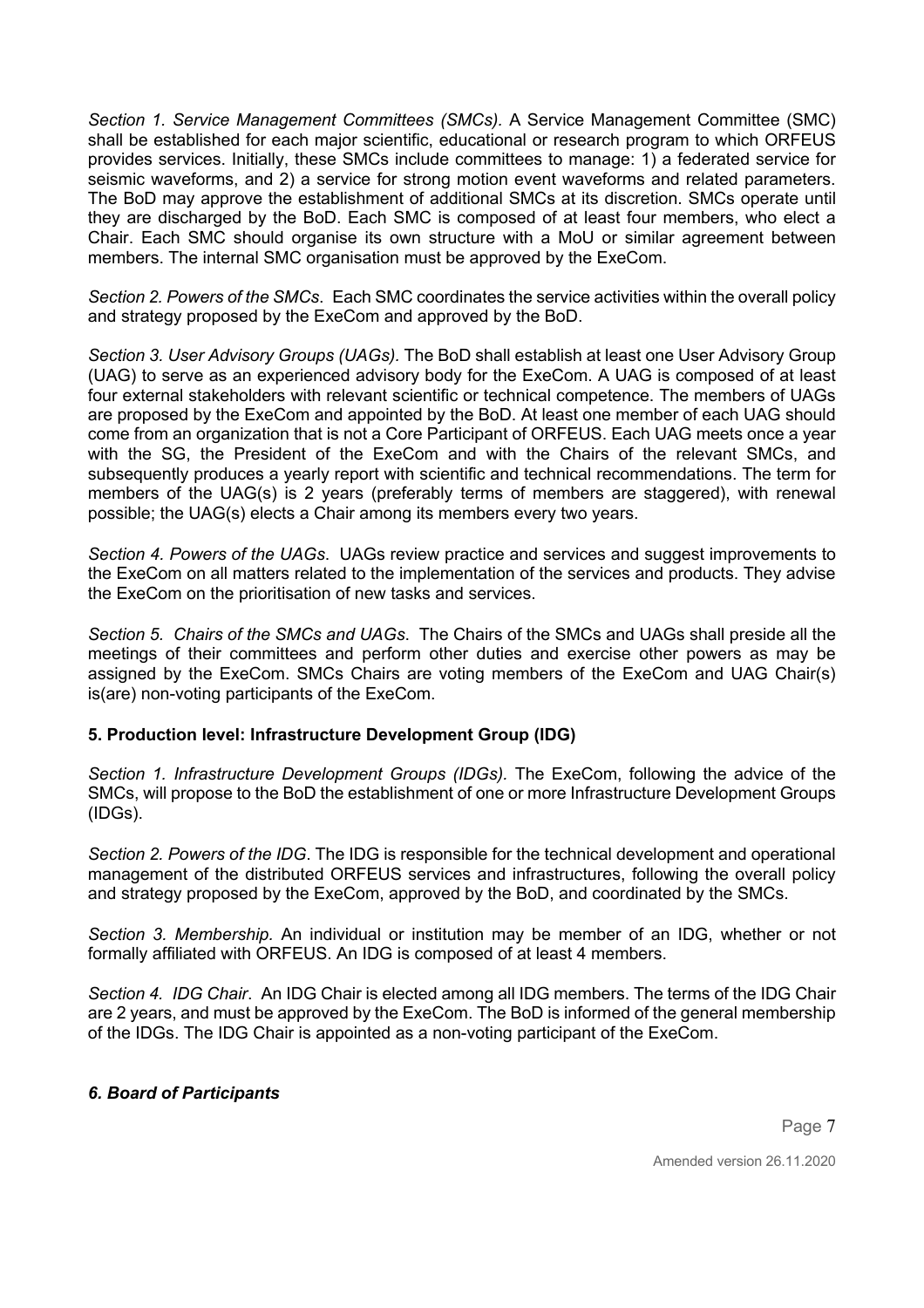Section 1. *Board of Participants*. The Board of Participants (BoP) consists of the participant representatives.

Section 2. *Role*. The Board of Participants (BoP) brings issue regarding data and services improvements to the attention of the SG, to be reported to the ExeCom and BoD.

Section 3. *Meetings*. The Board of Participants meets at the ORFEUS Observatory Meeting. The SG organizes and presides the BoP.

### **Article IV ORFEUS Secretariat and Treasurer**

*Section 1. Secretariat.* The Secretariat is composed of the Secretary General and her/his assistant(s). The Secretariat may be hosted by any Core Participant.

*Section 2. Tasks of the Secretariat.* In addition to the tasks of the SG, the SG and her/his assistant(s) provide support for secretarial activities (convening, organising and documenting meetings of the BoD and of the ExeCom, travel, workshops, etc), contracts and licensing, communications and outreach, and shall perform such other duties as shall from time to time be assigned by the ExeCom or by the BoD.

Section 3. *Treasurer.* The Treasurer is proposed by the ExeCom and appointed by the BoD. He or she is subject to the control of the BoD, shall collect and receive, and shall have charge and custody of, the funds and securities of ORFEUS. She or he shall have such other duties as are customary to the position of Treasurer in an organization of this type such as shall from time to time be assigned by the BoD. The treasurer is located in the European country where the ORFEUS Foundation is registered.

### **Article V ORFEUS Data Center (ODC)**

*Section 1. ORFEUS Data Center.* The ORFEUS Data Center (ODC) is the centralized facility within ORFEUS that hosts data and services for all ORFEUS data providers that are not part of the European federated infrastructure currently called European Integrated Data Archive (EIDA). The ODC is a core component of the federated infrastructure.

*Section 2. Goals of the ODC.* Main goals of the ODC include:

- to operate an EIDA node that manages data collection for networks unaffiliated to other EIDA nodes;
- to develop and operate central access services for the ORFEUS community;
- to spread best practice for seismological data management in Europe.

*Section 3. Director of the ODC*. The Director of the ODC is appointed by the institution that hosts the ODC, with the approval of the BoD. The term of the Director of the ODC is not limited. The Director of the ODC is a non-voting member of the ExeCom.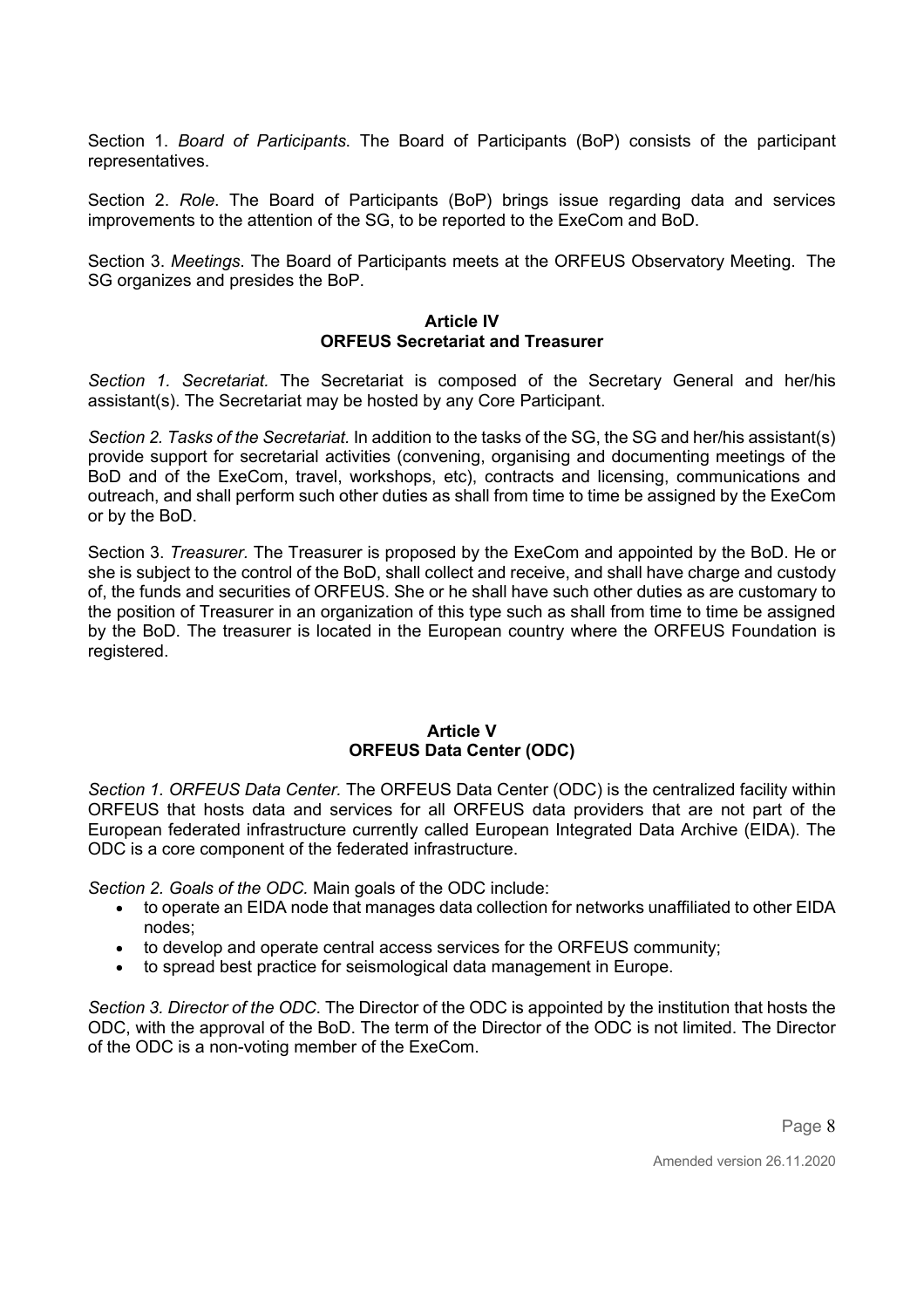## **Article VI Officers**

*Section 1. Officers and Qualifications.* The officers of ORFEUS shall consist of a Chair and a Vice Chair of the BoD, the SG, the BoD-designated members of the ExeCom, the President of the ExeCom, the Chairs of the SMCs, the director of the ODC, the Chair(s) of the UAG(s), the Chair(s) of the IDG(s), and the Treasurer. Officers, except for the Chair and Vice Chair of the BoD, need not be members of the BoD.

|  | Section 2. Terms of Officers. |
|--|-------------------------------|
|--|-------------------------------|

| <b>Officers</b>                                            | Term duration                      | Renewable                                                                  | Maximum<br>total<br>duration of terms |
|------------------------------------------------------------|------------------------------------|----------------------------------------------------------------------------|---------------------------------------|
| <b>BoD</b> members                                         | indefinite                         | N/A                                                                        | N/A                                   |
| Chair and Vice Chair<br>of the BoD                         | 4 years                            | once                                                                       | 8 years                               |
| ExeCom<br>members<br>designated<br>the<br>by<br><b>BoD</b> | 4 years                            | once                                                                       | 8 years                               |
| <b>President of ExeCom</b>                                 | 4 years                            | once                                                                       | 8 years                               |
| Director of ODC                                            | indefinite                         | N/A                                                                        | N/A                                   |
| <b>UAG</b> members                                         | 2 years                            | Chair rotates every two years.<br>Terms of members may be<br>renewed once. | N/A                                   |
| <b>SMC</b> members                                         | No automatic limit<br>for members. | Chair rotates according to the<br>SMC approved structure and<br>rules.     | N/A                                   |
| <b>IDG</b> members                                         | No automatic limit<br>for members. | Chair rotates according to the<br>SMC approved structure and<br>rules.     | N/A                                   |
| SG                                                         | Reviewed after 4<br>years          | Indefinite                                                                 | N/A                                   |
| SG assistant/s                                             | N/A                                | N/A                                                                        | N/A                                   |
| <b>Treasurer</b>                                           | Indefinite                         | N/A                                                                        | N/A                                   |

# **Article VII**

# **Fees and Dues**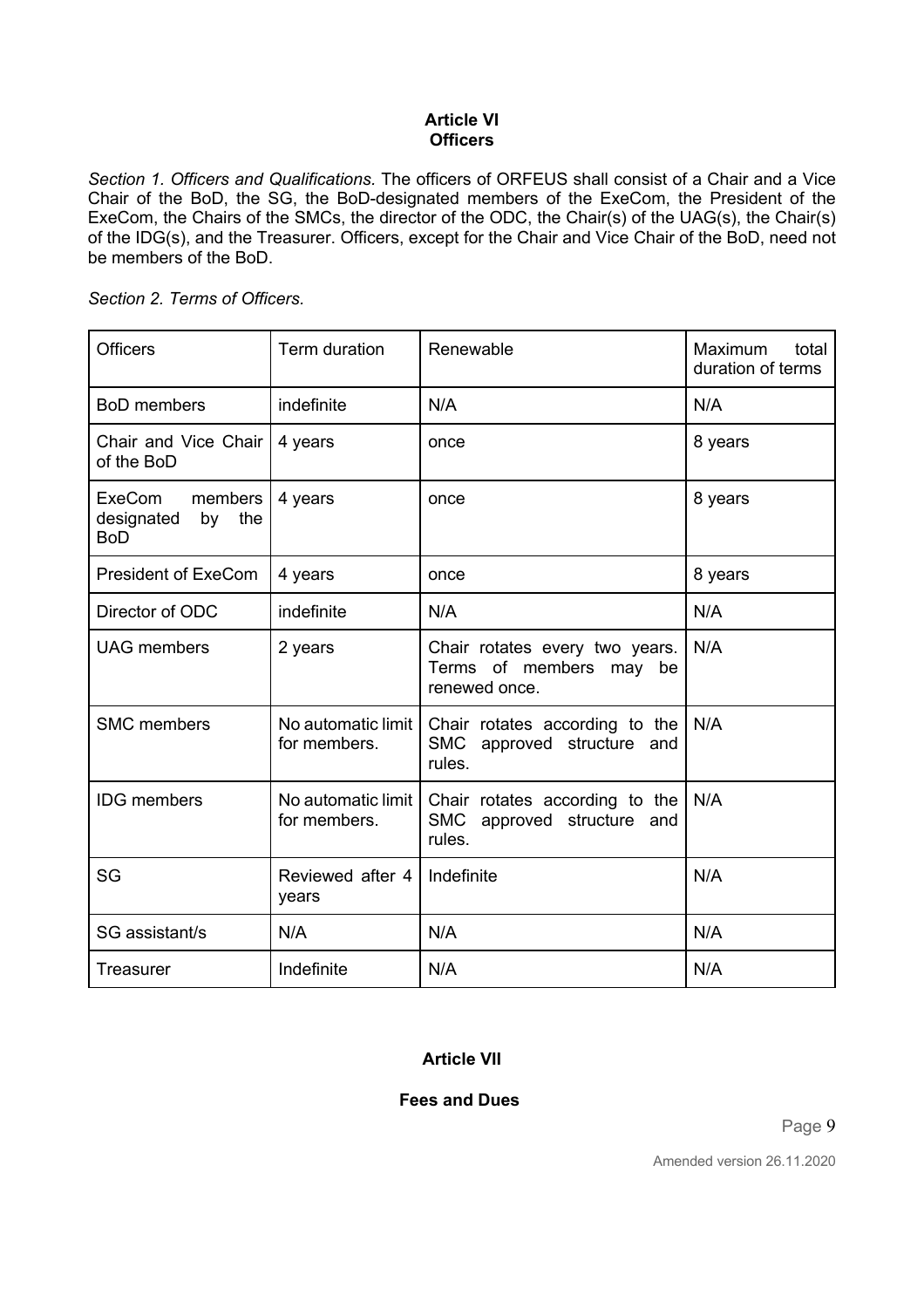Section 1. *Core participation*. Each Core Participant shall pay such fees or assessments, annual or otherwise, as may be authorized from time to time by majority vote of the entire Board of Directors; provided, however, that all such fees and assessments shall be levied proportionally on all participants using a scale of proportion decided upon by the Board of Directors at any annual or special meeting.

Section 2. *Participation.* Each Participant shall pay such fees, annual or otherwise, as may be authorized from time to time by majority vote of the entire Board of Directors; provided, however, that all such fees and assessments shall be levied equally on all institutional participants. Additionally, each Participant shall contribute an initial participation fee, as may be authorized by majority vote of the entire Board of Directors.

Section 3. *Resignation and non-payment.* A participant that has resigned from ORFEUS shall not be liable for any fees or assessments levied after the effective date of its resignation. Any participant which fails to pay any fees or assessments may be removed from participation for such nonpayments by a voting majority of two thirds of the BoD. The detailed procedure to be followed in cases of default of payment is described in Annex C.

## **Article VIII Compensation Section**

Section 1. *Compensation*. The Board of Directors shall have the power to fix the compensation and fees payable to officers and employees for services rendered to ORFEUS; provided, however, that no member of the BoD shall be paid any compensation for serving as a member of the BoD.

Section 2. *Dividends*. The Organization shall not pay dividends or distribute any part of its income or profit to its participants, Directors or officers.

### **Article IX Indemnification**

Section 1. *Indemnification*. The Organization shall have the power to indemnify any member of the BoD, officer, employee or agent to the fullest extent permitted, and in accordance with the standards and procedures provided by laws of the country in which said person is employed; provided, however, that the indemnification provided for herein shall apply only upon the determination of the Board of Directors that indemnification is proper in the circumstances because such members of the BoD, officer, employee or agent has met the applicable standard of conduct prescribed by the law. Such determination shall be made: (1) by the Board of Directors by a majority vote of a quorum consisting of disinterested directors or (2) if such quorum is not obtainable, or even if obtainable if a quorum of disinterested directors so directs, by independent legal counsel in a written opinion. The foregoing right of indemnification shall be in addition to and not exclusive of all other rights at which such Director, officer, employee or agent may be entitled.

### **Article X Fiscal Year**

Page 10

Amended version 26.11.2020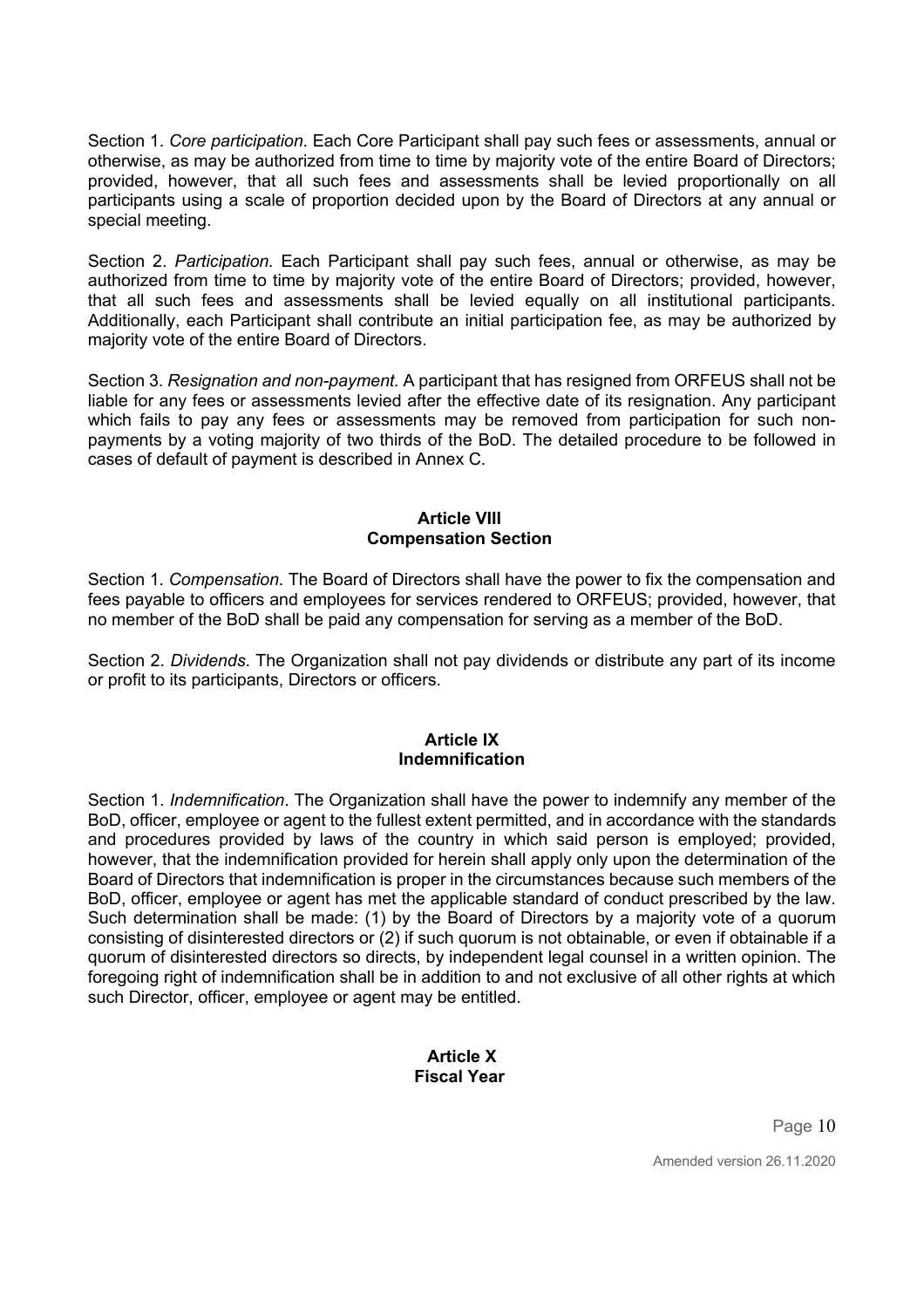Section 1. *Fiscal Year*. The fiscal year of the Foundation follows that of the country of the hosting institution.

## **Article XI Seal**

Section 1. *Seal*. The seal of ORFEUS shall be circular in form and shall bear the words and figures: "Observatories and Research Facilities for European Seismology – 1984" or words and figures of similar importance. The form of such seal shall be subject to alteration by the Board of Directors.

## **Article XII Amendments**

Section 1. *Amendments*. All Bylaws of the Foundation shall be subject to amendment or repeal and new Bylaws may be made by the affirmative vote of two thirds of the entire Board of Directors at any annual or special meeting, the notice or waiver of notice of which shall have specified or summarized the proposed amendment, repeal or new Bylaws.

# **Article XIII Dissolution**

Section 1. *Dissolution*. If the Foundation is to be dissolved, any assets, including a liquidation surplus, shall be reserved for a goal determined by the Executive Committee of the Board, and as much as possible in accordance with the aim of the Foundation. This will be evaluated by the Board of Directors.

# **Article XIV**

### **Acronyms**

- BoD: Board of Directors
- EIDA: European Integrated Data Archive
- EMSC: European-Mediterranean Seismological Centre
- EPOS: European Plate Observing System<br>ESC: European Seismological Commiss
- European Seismological Commission
- ExeCom: Executive Committee
- IDG: Infrastructure Development Group
- ISC: International Seismological Centre
- ODC: ORFEUS Data Centre
- ORFEUS: Observatories and Research Facilities for European Seismology
- SG: Secretary General<br>SMC: Service Managen
- Service Management Committee
- UAG: User Advisory Group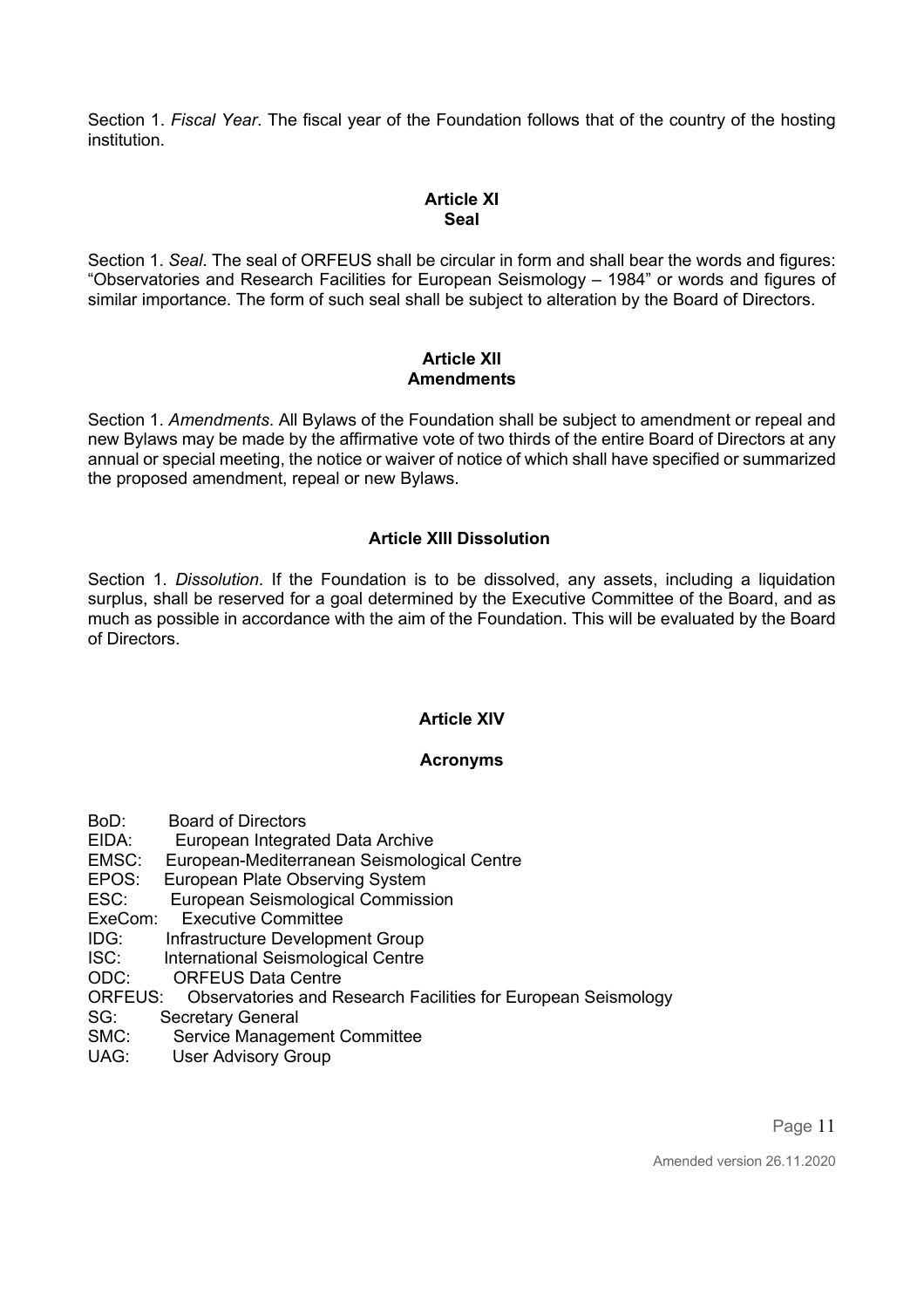**Annex A: List of ORFEUS Core Participants (members of the Board of Directors are listed in the ORFEUS web site) as of April, 2019.**

| Austria        | <b>ZAMG</b>                                            |
|----------------|--------------------------------------------------------|
| Belgium        | <b>BELSPO/ORB</b>                                      |
| Denmark        | <b>KMS</b>                                             |
| Finland        | University of Helsinki                                 |
| France         | <b>IPGP/CNRS</b>                                       |
| Germany        | <b>GFZ</b>                                             |
| Greece         | Earthquake Planning and Protection Organization (EPPO) |
| Italy          | <b>INGV</b>                                            |
| Netherlands    | <b>KNMI</b>                                            |
| Norway         | <b>NNSN</b>                                            |
| Portugal       | IPMA                                                   |
|                | Romania NIEP/INFP                                      |
| Sweden         | <b>SNSN</b>                                            |
| Switzerland    | ETH                                                    |
| Turkey         | <b>KOERI</b>                                           |
| Turkey         | <b>AFAD</b>                                            |
| United Kingdom | <b>BGS/NERC</b>                                        |
|                |                                                        |

### **Annex B: List of ORFEUS Participants**

The updated list is available on https://www.orfeus-eu.org/organization/participation/.

### **Annex C: Procedure to be followed in case of default of payment**

**General -** Any difficulties related to the payment of the fees should be promptly communicated in writing to a special Committee comprising: the SG, the Treasurer, the President of the ExeCom and the Chair of the BoD. The letter should briefly explain the difficulties and specify whether the payment is expected to be delayed, reduced, or not made. ORFEUS can make proposals to mitigate the impacts of unpaid participation fees, including, e.g., the offer of alternative in-kind services to ORFEUS by the Participant in default of payment. Cases of default of payment should be dealt with and solved amicably, based on mutual fairness and understanding.

**Core Participants (CP) -** Unpaid CP fees have a major impact on the functionality of the Foundation. A CP that is partly or totally in default of payment for two subsequent years, temporarily loses its voting right in the BoD. If a CP is partly or totally insolvent for three subsequent years, the BoD and the CP representative meet to reach a mutual agreement about the continuation of the CP. If no mutual agreement is found, the BoD will decide with a vote following Article II.5 of the Bylaws.